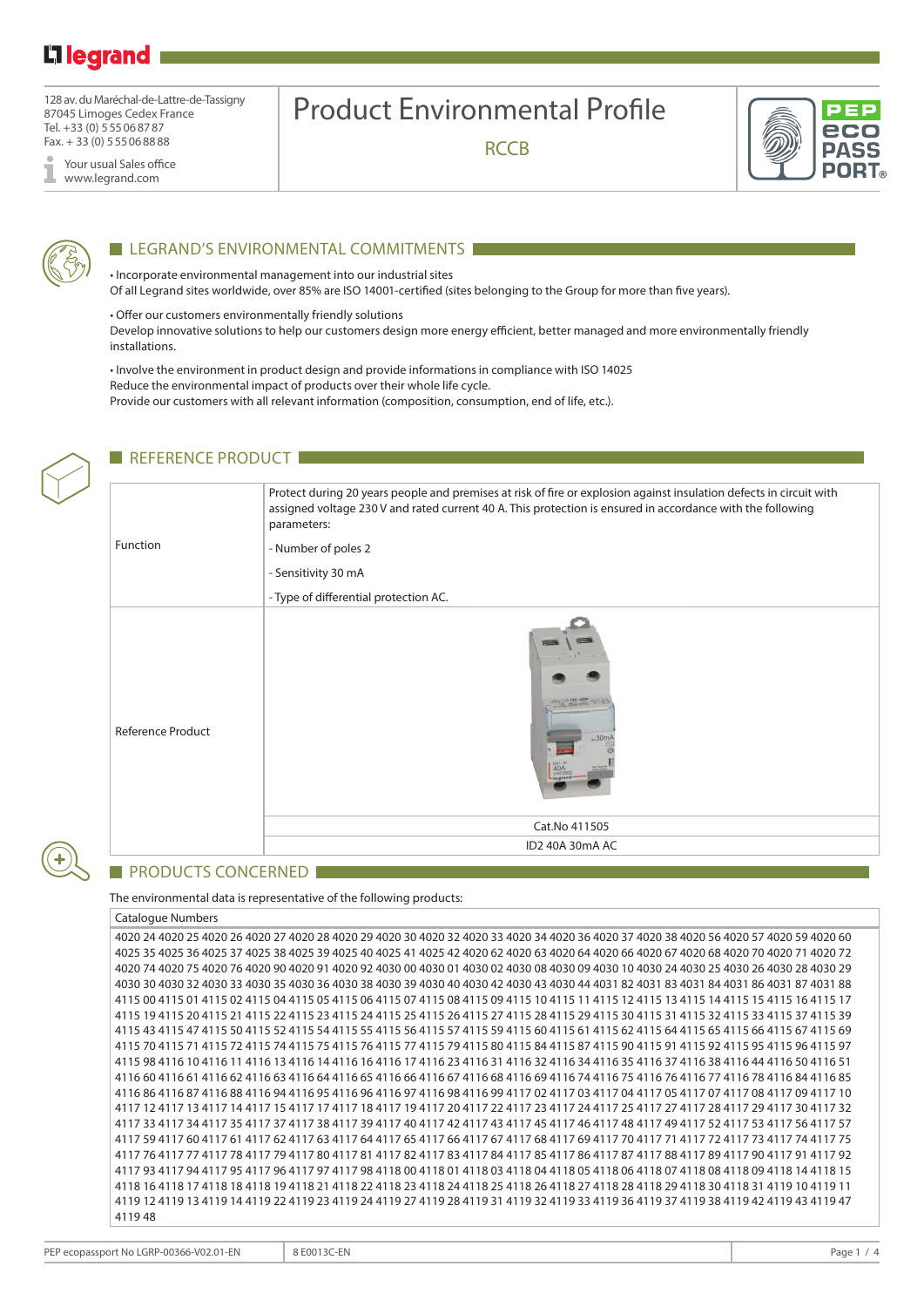128 av. du Maréchal-de-Lattre-de-Tassigny 87045 Limoges Cedex France Tel. +33 (0) 555068787 Fax. + 33 (0) 555068888

Your usual Sales office I www.legrand.com

# Product Environmental Profile

**RCCB** 





## **CONSTITUENT MATERIALS**

This Reference Product contains no substances prohibited by the regulations applicable at the time of its introduction to the market. It respects the restrictions on use of hazardous substances as defined in the RoHS directive 2011/65/EU.

| Total weight of<br><b>Reference Product</b> |           | 233 g (with unit packaging) |       |                           |       |  |  |
|---------------------------------------------|-----------|-----------------------------|-------|---------------------------|-------|--|--|
| Plastics as % of weight                     |           | Metals as % of weight       |       | Other as % of weight      |       |  |  |
| PA                                          | 29.9%     | Steel                       | 21.5% | Electronics components    | 0.2%  |  |  |
| PBT                                         | 3.8%      | Copper alloys               | 17.8% |                           |       |  |  |
| Other plastic                               | 0.8%      | Silver alloys               | 0.2%  |                           |       |  |  |
| PC                                          | 0.7%      |                             |       |                           |       |  |  |
| <b>POM</b>                                  | 0.2%      |                             |       |                           |       |  |  |
| <b>PVC</b>                                  | $< 0.1\%$ |                             |       | Packaging as % of weight  |       |  |  |
|                                             |           |                             |       | Paper                     | 9.5%  |  |  |
|                                             |           |                             |       | Wood                      | 7.4%  |  |  |
|                                             |           |                             |       |                           |       |  |  |
| <b>Total plastics</b>                       | 35.4%     | <b>Total metals</b>         | 47.5% | Total other and packaging | 17.1% |  |  |

Estimated recycled material content: 16% by mass.



⊓

#### **MANUFACTURE**

This Reference Product comes from sites that have received ISO 14001 certification.

### **DISTRIBUTION**

Products are distributed from logistics centres located with a view to optimize transport efficiency. The Reference Product is therefore transported over an average distance of 780 km by road from our warehouse to the local point of distribution into the market in Europe.

Packaging is compliant with european directive 2004/12/EU concerning packaging and packaging waste. At their end of life, its recyclability rate is 98 % (in % of the mass of the packaging).



#### **INSTALLATION**

For the installation of the product, only standard tools are needed.



#### $\blacksquare$  USE

Under normal conditions of use, this product requires no servicing, no maintenance or additional products.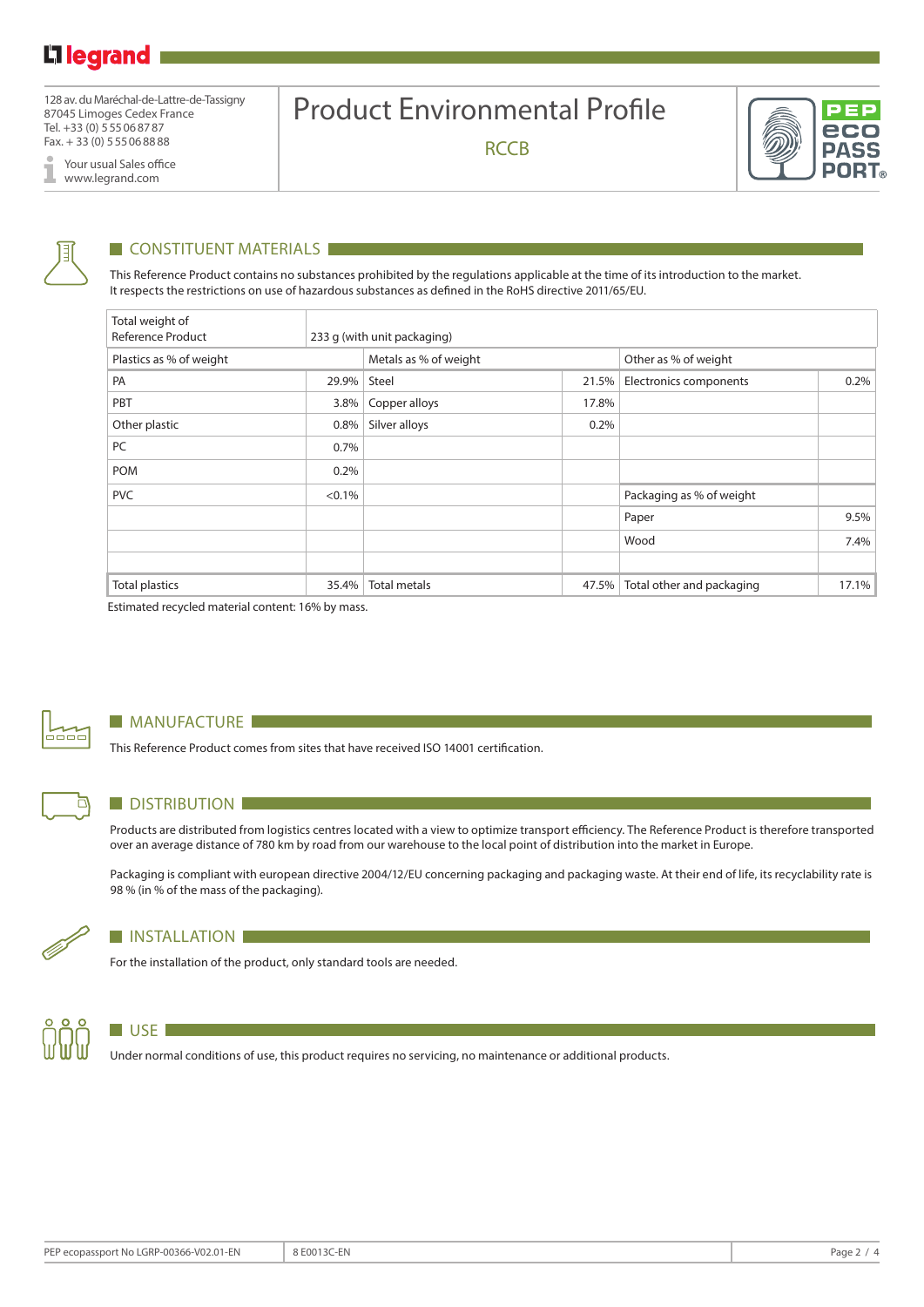# Li legrand

128 av. du Maréchal-de-Lattre-de-Tassigny 87045 Limoges Cedex France Tel. +33 (0) 555068787 Fax. + 33 (0) 555068888

Your usual Sales office I www.legrand.com



### END OF LIFE

The product end-of-life factors are taken into account during the design phase. Dismantling and sorting of components or materials is made as easy as possible with a view to recycling or failing that, another form of reuse.

Product Environmental Profile

**RCCB** 

#### • Recyclability rate:

Calculated using the method described in technical report IEC/TR 62635, the recyclability rate of the product is estimated at 96%. This value is based on data collected from a technological channel using industrial procedures. It does not prevalidate the effective use of this channel for endof-life electrical and eletronic products.

Separated into:

- plastic materials (excluding packaging) : 33 %
- metal materials (excluding packaging) : 47 %
- other materials (excluding packaging) : 0 %
- packaging (all types of materials) : 16 %



#### **ENVIRONMENTAL IMPACTS**

The evaluation of environmental impacts examines the stages of the Reference Product life cycle: manufacturing, distribution, installation, use and end-of-life. It is representative from products marketed and used in Europe, in compliance with the local current standards

For each phase, the following modelling elements were taken in account:

| Manufacture                   | Materials and components of the product, all transport for the manufacturing, the packaging and the waste generated<br>by the manufacturing.                                            |  |  |  |  |
|-------------------------------|-----------------------------------------------------------------------------------------------------------------------------------------------------------------------------------------|--|--|--|--|
| Distribution                  | Transport between the last Group distribution centre and an average delivery point in the sales area.                                                                                   |  |  |  |  |
| Installation                  | The end of life of the packaging.                                                                                                                                                       |  |  |  |  |
| Use                           | • Product category: passive product«<br>• Use scenario: PSR 0005-ed2-EN-2016 03 29 § 3.21 « Blocks and differential switches »<br>• Energy model: Electricity Mix; Europe 27, year 2008 |  |  |  |  |
| End of life                   | The default end of life scenario maximizing the environmental impacts.                                                                                                                  |  |  |  |  |
| Software and<br>database used | EIME V5 and its database «CODDE-2018-11»                                                                                                                                                |  |  |  |  |